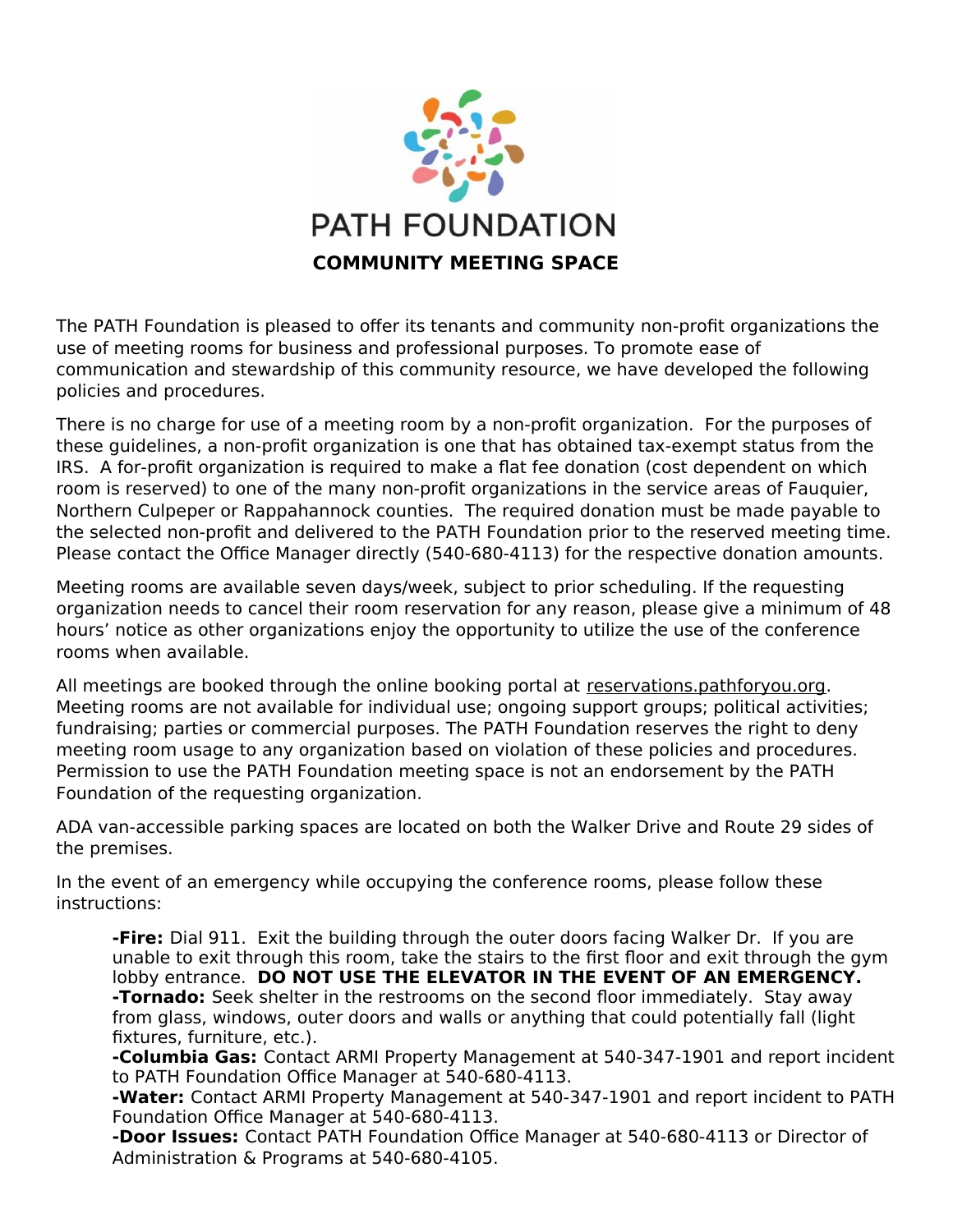- **Please report all incidents to the PATH Foundation Office Manager: 540-680- 4113.**

**- Emergency Contact: ARMI Property Management: 540-347-1901.**

**Building Address: 321 Walker Drive Warrenton, VA 20186**

| <b>ROOM</b>                              | <b>CAPACITY</b>             | <b>EQUIPMENT</b>                                                                                                                                                                                                                                                                                                                                     |
|------------------------------------------|-----------------------------|------------------------------------------------------------------------------------------------------------------------------------------------------------------------------------------------------------------------------------------------------------------------------------------------------------------------------------------------------|
| <b>FAUQUIER MEETING</b><br><b>ROOMS</b>  | <b>Room Capacity: 80</b>    | Audio & Video Conferencing<br>Catering & Refreshment<br>Area<br><b>Blu-Ray Player</b><br>$\qquad \qquad \blacksquare$<br>Easels (Available upon<br>request)<br>Lectern; computer not<br>provided<br>Microphones (lectern,<br>wireless, lapel)<br>Projector & Screen                                                                                  |
| <b>FAUQUIER A MEETING</b><br><b>ROOM</b> | <b>Room Capacity:</b><br>40 | Wireless Internet<br>Audio & Video Conferencing<br>$\qquad \qquad -$<br>Catering & Refreshment<br>$\qquad \qquad -$<br>Area<br><b>Blu-Ray Player</b><br>Easels (Available upon<br>request)<br>Lectern; computer not<br>provided<br>Microphones (lectern,<br>wireless, lapel)<br>Projector & Screen<br><b>Wireless Internet</b>                       |
| <b>FAUQUIER B MEETING</b><br><b>ROOM</b> | <b>Room Capacity:</b><br>40 | Audio & Video Conferencing<br>$\qquad \qquad \blacksquare$<br>Catering & Refreshment<br>Area<br><b>Blu-Ray Player</b><br>$\qquad \qquad \blacksquare$<br>Easels (Available upon<br>$\overline{\phantom{a}}$<br>request)<br>Lectern; computer not<br>provided<br>Microphones (lectern,<br>wireless, lapel)<br>Projector & Screen<br>Wireless Internet |
| <b>RAPPAHANNOCK</b><br><b>ROOM</b>       | <b>Room Capacity: 18</b>    | Easel (Available upon<br>request)<br><b>LCD Screen</b><br>Wireless Internet                                                                                                                                                                                                                                                                          |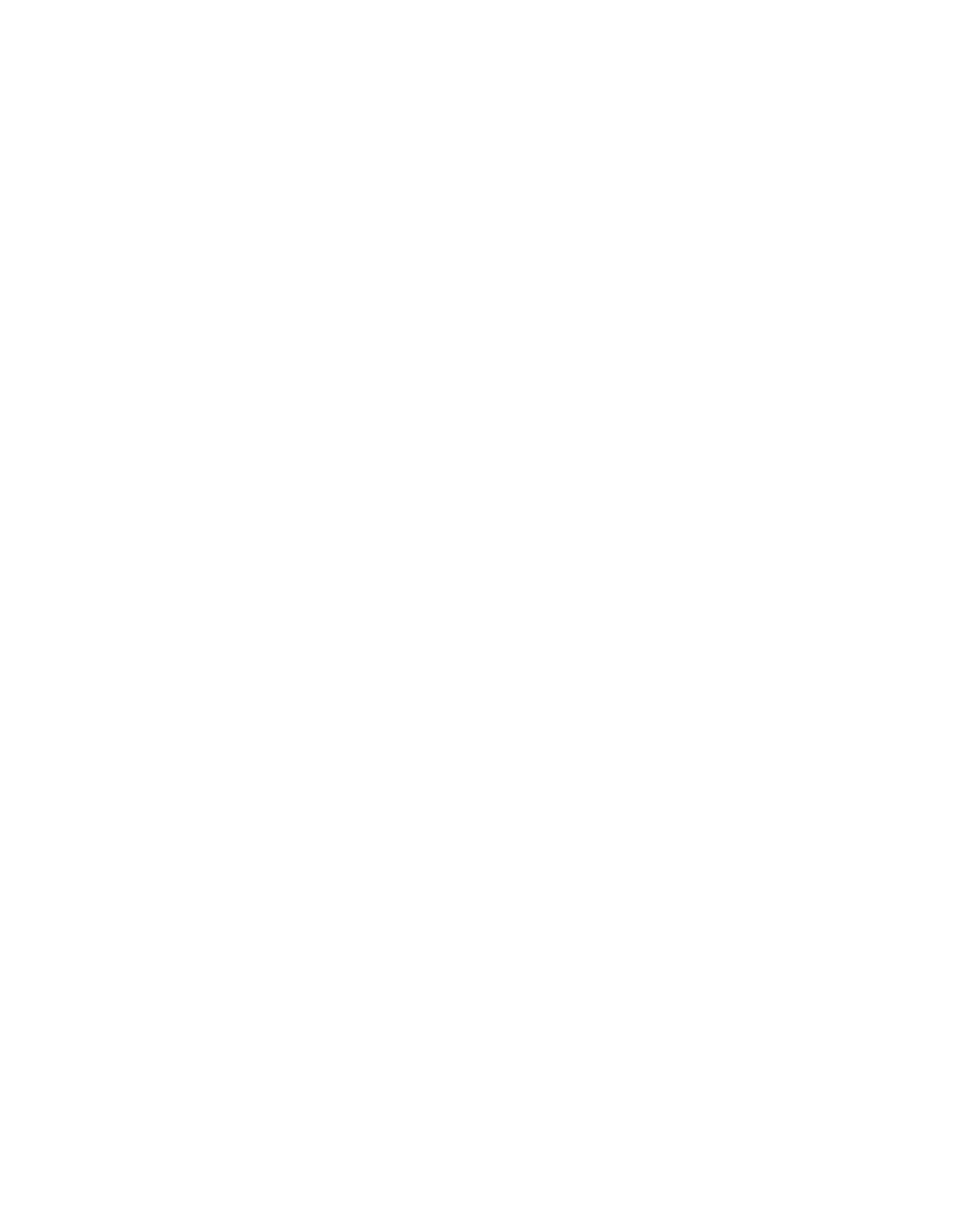## GENERAL USE GUIDELINES

## **Requirements for Use of Meeting Space**

To ensure your meeting runs smoothly, please review the following use conditions carefully and orient all meeting participants to these conditions as appropriate.

## **Certificate of Insurance: Prior to room usage, all organizations must provide a Certificate of Insurance that demonstrates a minimum of \$1,000,000 in general liability coverage naming Fauquier Health Foundation d/b/a PATH Foundation as an additional insured on the organization's liability insurance policy.**

**Meeting Room Orientation**: Organizations must schedule a mandatory meeting room orientation with the Office Manager prior to use of the room. The orientation must be scheduled at least 2 business days in advance of the meeting date.

Reserving conference/meeting space does not include use of the entire building. Please keep this in mind when using the conference rooms and common areas.

- 1. The PATH Foundation will have the highest priority for use of the conference rooms and reserves the right to cancel a meeting if necessary. In the event of a cancellation, the PATH Foundation will provide as much notice as possible.
- 2. The PATH Foundation reserves the right to inspect and control all functions held on the premises.
- 3. The PATH Foundation reserves the right to refuse any group requesting a conference room whose mission or purpose is considered inconsistent with the mission, values, purpose and/or policies of the PATH Foundation.
- 4. Items Left Unattended: The PATH Foundation is not responsible for items left unattended on the premises.
- 5. Prohibited Uses: The following items are not permitted for use in meeting rooms: tape on walls, doors or glass; signs on walls, doors or glass; open flames; smoke machines; hanging lights; balloons; confetti or glitter; greenery; live animals. Service animals are permitted.
- 6. Tobacco-Free Facility: The PATH Foundation campus is a tobacco-free environment. No smoking or use of any tobacco product is allowed in or outside of the building. Please note that by submitting an online room reservation, you are accepting responsibility to enforce this policy, and for any cleaning or damages associated with the use of any tobacco product.
- 7. Noise: All noise and activity level should be controlled and not interfere with PATH Foundation business operations or neighboring meeting room use by other organizations.
- 8. Reception: The Culpeper Reception Room is available outside of the Fauquier A and the Rappahannock Rooms. This area includes chairs, a landline telephone, power outlets, and is available for registration of larger events.
- 9. Food/Beverage Serving Areas: The entrance to the kitchenette is available in the Culpeper Reception Room.
- 10.Catering and Beverage Service: If food is served by a commercial caterer, the caterer must provide a Certificate of insurance that demonstrates a minimum of \$1,000,000 in general liability coverage and workers compensation naming Fauquier Health Foundation d/b/a PATH Foundation as an additional insured at least one week in advance of the event. If alcohol is being served, the organization must use a preferred caterer designated by the